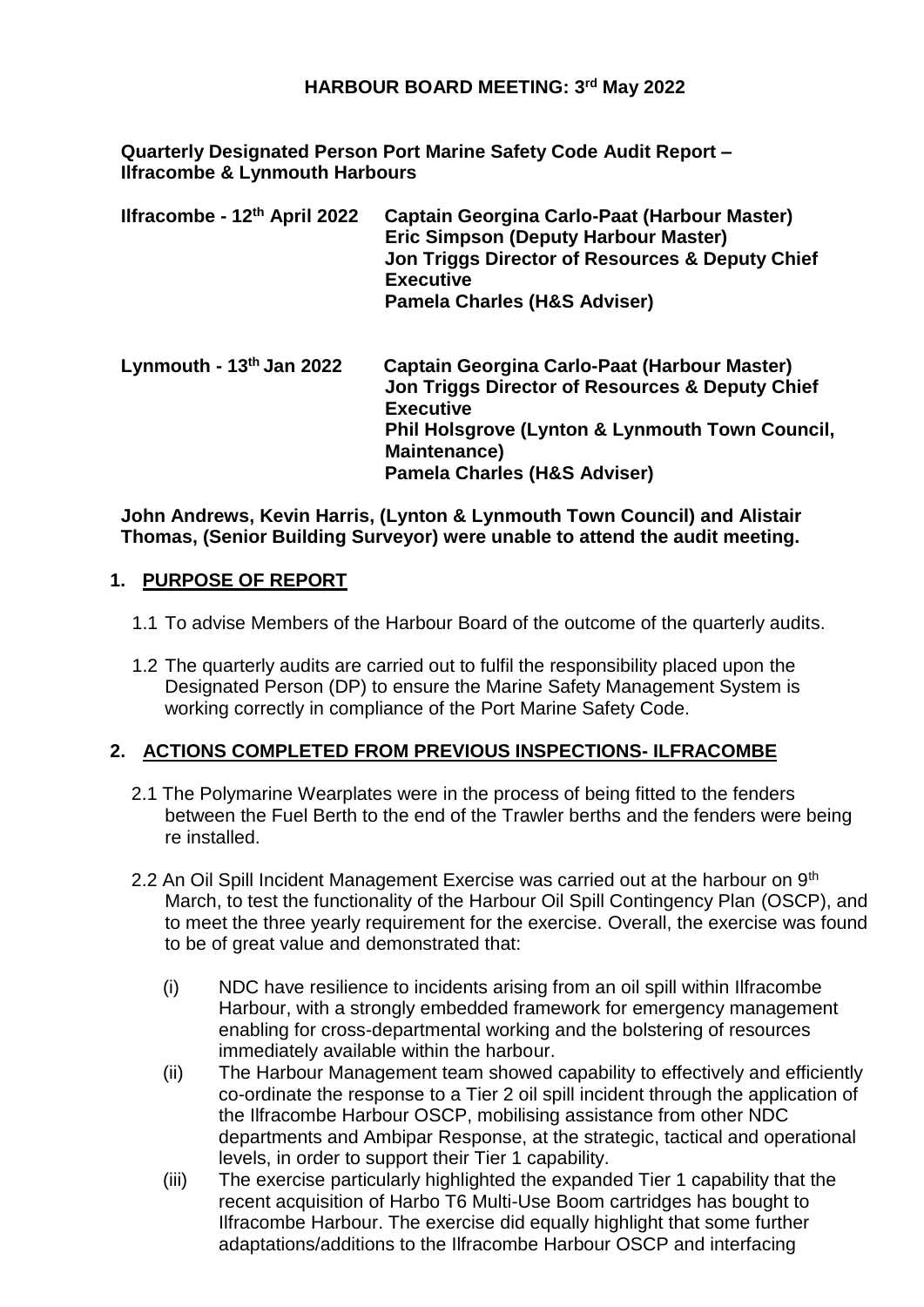procedures could strengthen Ilfracombe Harbour's resilience to an oil spill incident of all tier classifications.

The main actions for improvement identified during the exercise were:

- (i) To delegate the responsibility to notify stakeholders from the Harbour Master to the Emergency Planning Officer (EPO);
- (ii) To test the capability of the waste shark to safely and effectively deploy the Harbo T6 Multi-Use Boom and absorbent boom in the place of a vessel;
- (iii) To revise the OSCP to include additional action charts and increase the number of notifications to be made, such as the inclusion of a notice to mariners;
- (iv) To include the mobilisation of the NDC Comms team to site in a Tier 2 incident within the OSCP;
- (v) To replace the existing Pollution Report (POLREP), within the OSCP and ensure there is an electronic fillable version readily available; and,
- (vi) To ensure template risk assessments and safety briefing documents are incorporated into the OSCP.
- 2.3 The old concrete booths have been removed from the entrance to the Pier area.
- 2.4 Toilet facilities have been provided in the Fisherman's Stores compound for use by the fishermen.
- 2.5 An initial assessment, by a Structural Engineer of the condition of the wall and pointing on Stone Bench and the crack along East Bench was carried out on 28<sup>th</sup> January 2022. Stone Bench requires catchment netting to be fitted, whilst the crack in East Bench was deemed to be a pouring fault, but the wall is structurally capable of being used as a retaining wall.
- 2.6 Electrical Conduit on the Pier was replaced due to the old one failing.
- 2.7 Boats were returned safely to the water on  $26<sup>th</sup>$  &  $27<sup>th</sup>$  March.

## **3. RISK MANAGEMENT- ILFRACOMBE**

- 3.1 An internal audit of the following topics was carried out this quarter: No nonconformities of applicable aspects were found during the audit.
	- (i) Ilfracombe Harbour Port Facility Security Plan
	- (ii) Drink/Drugs
	- (iii) Piloting, Towage and Bunkering
	- (iv) Licensing (Works, Tugs, Craft),
	- (v) Permitting (Diving and Hot Works)
	- (vi) Auditing Internal /External
	- (vii) Dangerous Vessels and Dangerous Substances, Vessel Traffic Management
	- (viii) Open Port Duty and Setting Dues.(website to be updated with 2022/23 fees)
	- (ix) Consultation & Consensus
	- (x) Enforcement
- 3.2 The new composite handrail is still to be fitted to steps on end of Old Quay Head, Harbour Master will obtain a quote for replacement of this handrail, handrail on RNLI steps and hand rails at Lynmouth Harbour.
- 3.4 Work is still outstanding on the installation of one remaining new electrical conduits on Cove.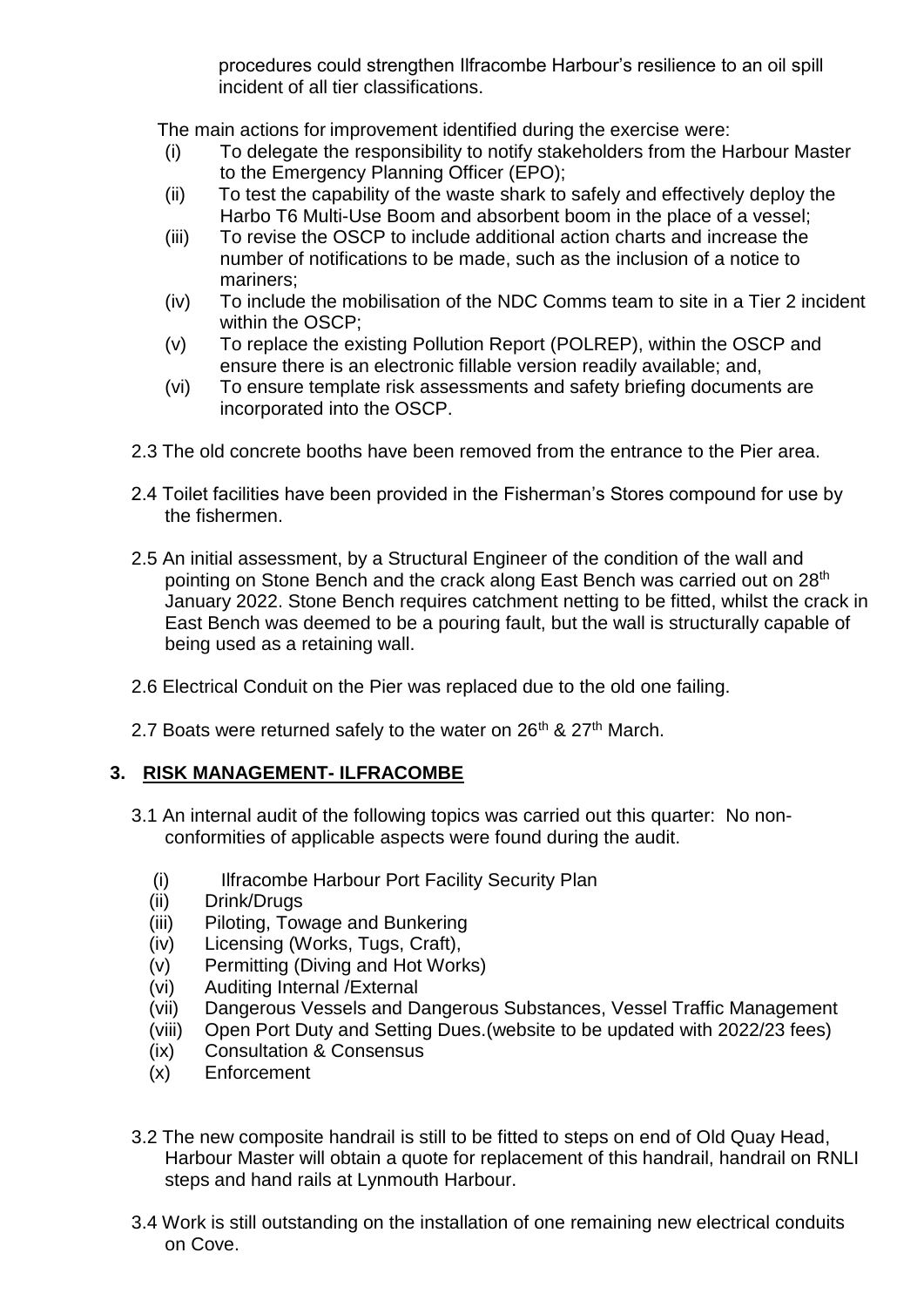- 3.5 Work to the top rails along the wall on Quay Road and installation of new mooring rings for visiting boats to use is still outstanding.
- 3.6 Fencing is to be installed along Marine Drive below the cliff face, to prevent public access close to the cliff face.
- 3.7 Ambipar have been commissioned to rewrite the Oil Spill Contingency Plan

# **4. ACTIONS COMPLETED FROM PREVIOUS INSPECTIONS- LYNMOUTH**

- 4.1 Sonar Surveys were completed, using the Remotely Operated Vehicle Drone. The report on the findings has not yet been received.
- 4.2 The ground chains have been inspected and no defects were found.
- 4.3 Remedial works to the lower steps (opposite The Rising Sun) off the slipway down into harbour have been carried out.
- 4.4 Repainting of the worn white line at the top of the slipway and step edges had been completed.
- 4.5 Following concerns raised by the Town Council of risks to health and safety caused by the Harbour User group lighting up Rhenish Tower in a non-professional manner it was determined that any future lighting would need to be organised with the permission of and installed at the direction of the Town Council, to meet health and safety requirements

## **RISK MANAGEMENT – LYNMOUTH**

- 5.1 An internal audit of the following topics was carried out this quarter, although many do not apply and no non conformities were therefore found, given the current non statutory status of the harbour.
- (i) Drink/Drugs
	- (ii) Piloting, Towage and Bunkering
	- (iii) Licensing (Works, Tugs, Craft),
	- (iv) Permitting (Diving and Hot Works)
	- (v) Auditing Internal /External
	- (vi) Dangerous Vessels and Dangerous Substances, Vessel Traffic Management
	- (vii) Open Port Duty and Setting Dues.
	- (viii) Consultation & Consensus
	- (ix) Enforcement
- 5.2 NDC Senior Engineer to attend and inspect the quoins along the top edge of the slip way wall and the quoins on the inside wall of the Harbour Arm, with a view to determining what remedial works are required. It was noted that the condition of the quoins had not worsened since the last audit.
- 5.6 Installation of additional mooring rings on the Harbour Arm was discussed and it was agreed that these were no longer required now boats were not being seen to be moored to any railings on that side of the harbour.
- 5.7 Removal of some of the mooring rings on the road side of the harbour was agreed to be carried out as ropes from some boats were currently being tied to mooring rings in such a way that the ropes were passing over the access ladders, and in some cases ropes were being tied or wrapped around the ladders themselves creating a trip